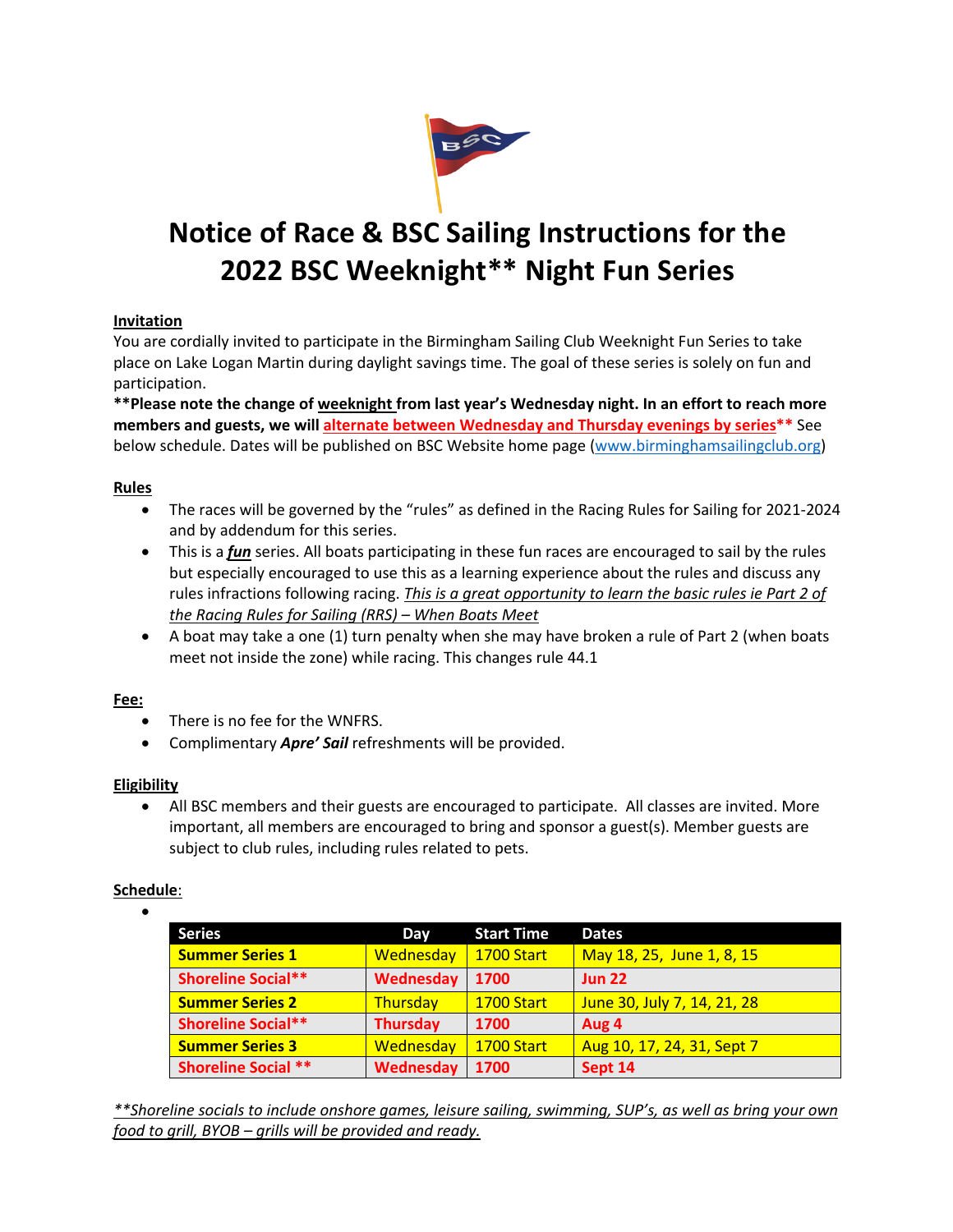## **Scoring**

- Scoring will be High Point based **solely on participation**.
- Be sure to check in on-the-water with RC and give names

| Catagory               | <b>Points Per Day</b>                                           |  |
|------------------------|-----------------------------------------------------------------|--|
| Member Skipper         | 1 point                                                         |  |
| <b>Member Crew</b>     | 1 point                                                         |  |
| Non-Member Guest       | 2 points (Crew $+$ 1 bonus point)                               |  |
| Aboard                 |                                                                 |  |
| Single-handing (crewed | 0.5 points (applicable to only crewed boats $-$ ie: FS, Thistle |  |
| boat)                  | Does not include Lasers, EVO, Hobie Wave, Opti, etc.            |  |
| Race Committee         | 2 points                                                        |  |

- No make-up races for cancelled races.
- Scoring only applies if there is a race or races conducted.
- Tie breakers will be left to the discretion of the organizing body.

#### **Race Committee**

- RC will be completely voluntary, and a sign-up will be available. Remember, there are bonus points for RC.
- Race Committee will be from Whaler (See course information)
- Race committee may hail by bull-horn and will monitor channel 68
- It will be the full discretion of the RC to conduct, cancel, or resume racing at any-time on any day.

#### **Communication / Weather**

- Weather will be determined using the weather data observed at the club (club website )or at https://www.wunderground.com/dashboard/pws/KALVINCE4
- Club membership email list will be used for special notices, changes, cancellations.
- Communication on a GO or NO-GO based on weather will be made with advance notice.
- A definite call on the racing for each particular evening will be made **no later than 1500 day of racing.**
- *Forecasted thunderstorms with, or predicted with, lightning and/or high winds will be the primary reason for cancelling races.*

#### *Risk Statement*

• *RRS 3 states: 'The responsibility for a boat's decision to participate in a race or to continue to race is hers alone.' By participating in this event each competitor agrees and acknowledges that sailing is a potentially dangerous activity with inherent risks. These risks include strong winds and rough seas, sudden changes in weather, failure of equipment, boat handling errors, poor seamanship by other boats, loss of balance on an unstable platform and fatigue resulting in increased risk of injury.* 

#### **Starting Signals**

Starts will be 3 minutes sequence as follows:

- 3 Min Yellow Flag Up 3 short whistles
- 2 Min P-Flag  $Up 2$  short whistles
- 1 Min P-Flag down 1 short whistle